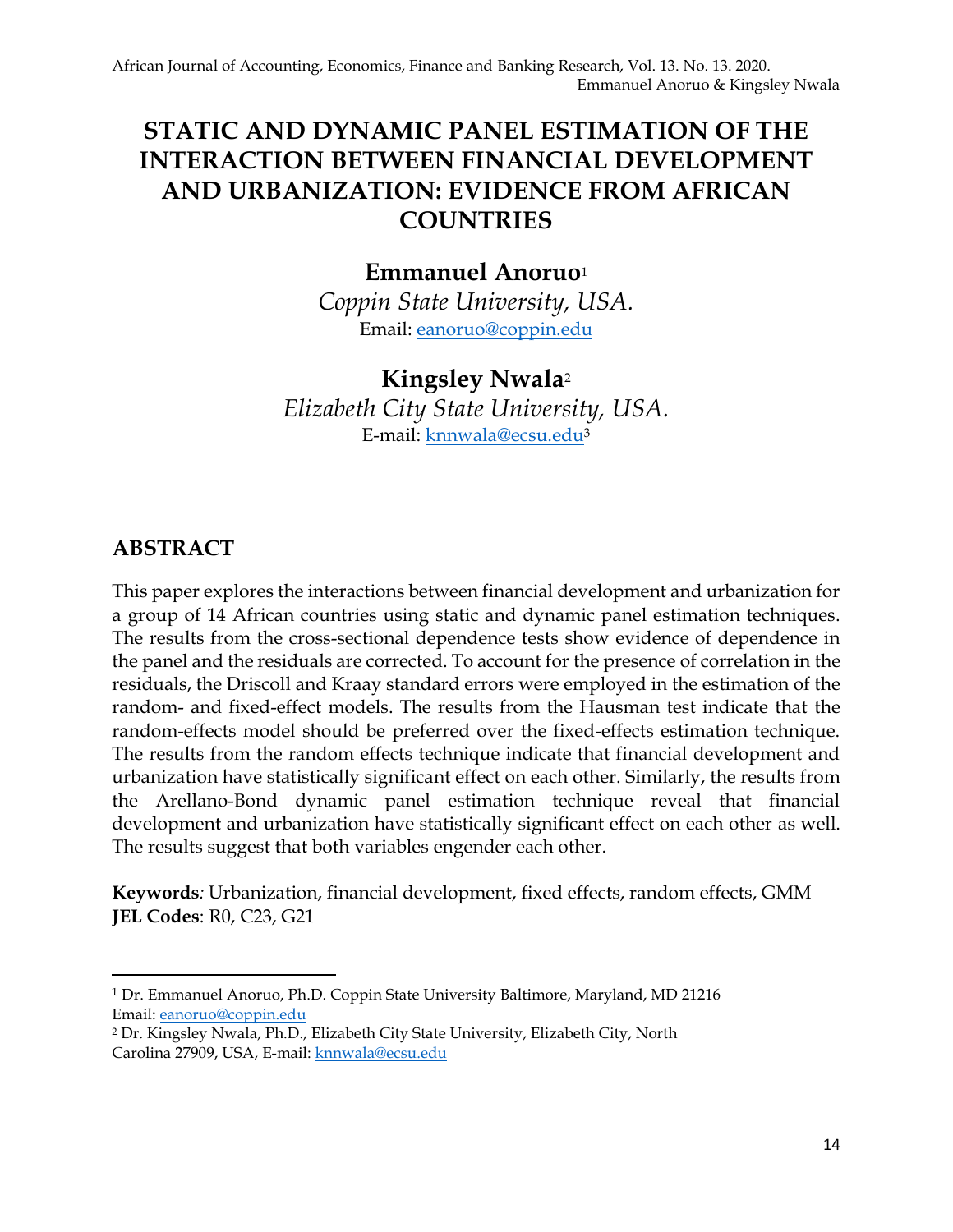### **I. INTRODUCTION**

Every nation in the world engages in the improvement of its financial sector's efficiency. Financial development has been viewed as an important catalyst that complements urbanization. As developed nations formulate and implement policies to improve their financial sectors, so do developing nations such as Benin, Burkina Faso, Cameroun, Cote-d'Ivoire, Ghana, Gabon, Kenya, Niger, Nigeria, Senegal, Sierra Leone, South Africa, Togo, and Zambia. The benefits of pursuing such policies cannot be overemphasized as numerous contemporaneous economic literatures continue to cite the strong positive relationship that exist between financial development and urbanization. As the relationship between the two variables are further studied and discussed, it becomes imperative for urbanization as a term to be correctly defined within the context of this study.

Urbanization has broad definitions and dimensions but can be narrowed to a certain extent. It can be looked at as a population shift from rural to urban areas. United Nations Funds Annual Report (2019) indicated that the world is undergoing the largest wave of urban growth in history. More people are now living in towns and cities. In short, the number of people living in urban areas is expected to increase by approximately 5 billion before 2030. Most of these migrations will unfold in Africa and Asia. As more facts emerge about migrations to urban areas, some economists viewed the trend as the decrease in the proportion of people living in rural areas, and the ways in which societies adapt to the realignments. Within the context of urbanization, it has also been viewed as the process by which towns and cities are formed. It can be quantified either in terms of the level of urban development relative to the overall population, or as the rate at which urban proportion of the population is increasing. Urbanization has also been looked at as improvements in infrastructure constructions, viable financial hubs, regional economic growth, public services expansion, technological advancement, and availability of effective communication systems. There is no doubt that a relationship exists between financial development and urbanization, but accurately estimating the directional impact path or process is still ambiguous and continues to invoke contentious debates. Many economists believe that financial evolutions in any economy depends on the level of urbanization of that region, but some argue that it is the other way around. These economists who believe in these financial evolutions contend that the scope or depth of financial development generally follows urbanization needs. Most of the studies addressing this topic in the extant literature focused mainly on Asian countries, especially China. This paper therefore contributes to the literature by extending the debate on the interaction between financial development and urbanization to a panel of 14 African countries.

The remainder of the paper is organized as follows. Following the present introduction, Section 2 provides the literature review. Section 3 discusses the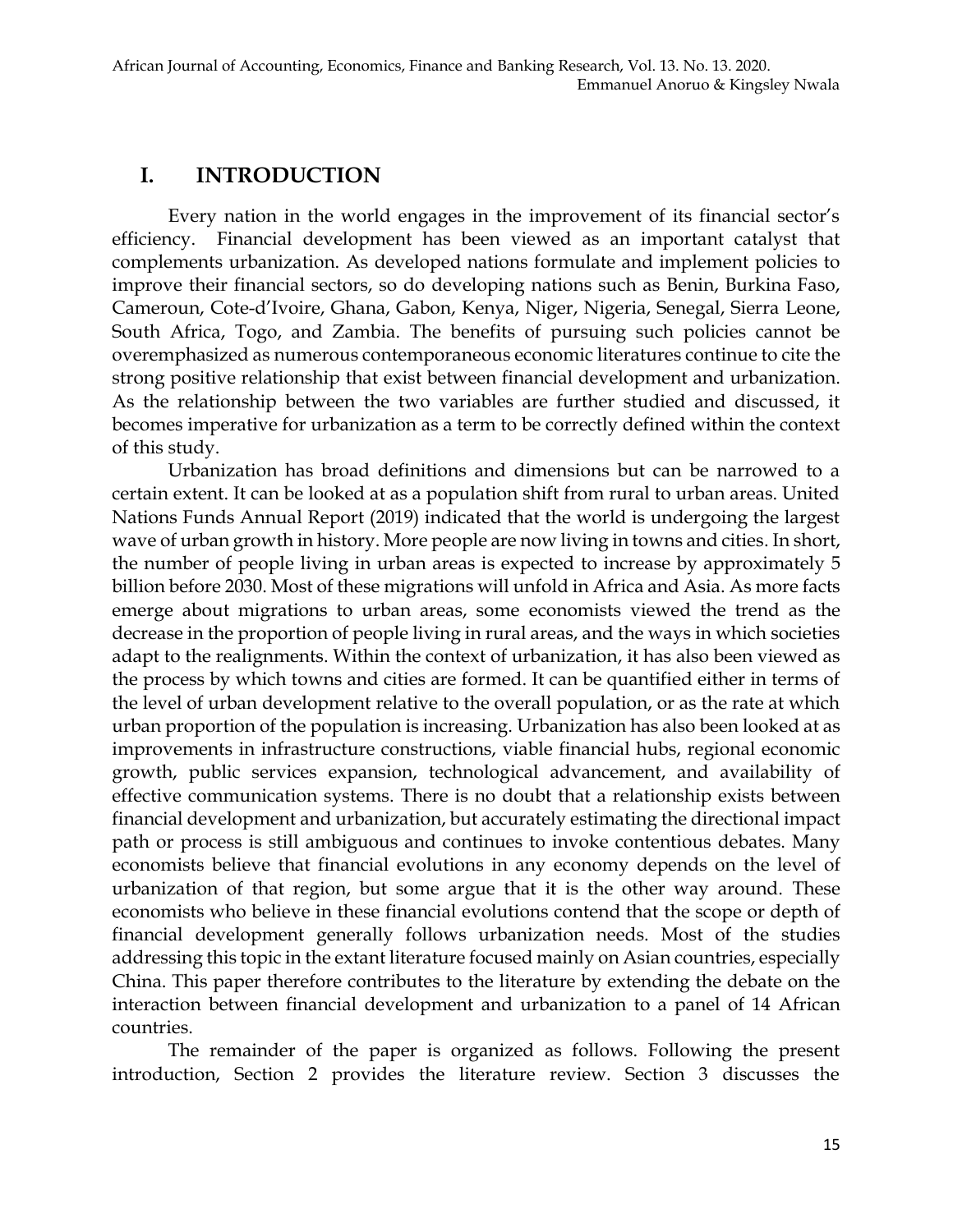methodology. Section 4 presents the data and the descriptive statistics. Section 5 discusses the empirical results. Section 6 provides the conclusions and the implications of the study.

### **II. LITERATURE REVIEW**

Many economic studies contend that there is a positive relationship between financial development and urbanization. According to Shaowei and Jinrong (2014), financial development is a very important factor that influences urbanization. Their study specifically investigated the relationship between financial development, urbanization, and urban-rural income gap in China. Measuring financial development as financial scale, financial activities, and financial efficiency, they determined that it significantly impacted urbanization positively and narrowed income gaps or disparities between urban and rural areas. They also said that when a financial sector is efficient, residents in both urban and rural areas of China had opportunities to enjoy the wealth that is created from the capital outlays or investments. Furthermore, farmers in rural areas of china benefited from easy financial access or credit availability centered in near urban areas.

Another study by Wai and Patrick (1973) focused on the relationship between financial development, urbanization, and economic development. They found that when countries have relatively high levels of financial development, urbanization and economic growth tend to be relatively faster over the next 10 to 30 years. They said that financial development plays an important role in increasing urbanization and economic growth and acknowledged those scholars who are wary of drawing links between financial development, urbanization, and economic growth. However, they empathically asserted that the relationship between these variables are not just a contemporaneous association. Finance does not only enhance urbanization, but also plays a very important role in economic growth. Furthermore, they acknowledged that a positive association between contemporaneous shocks to financial development, urbanization, and economic growth does not fully account for the finance-economic growth link. Based on that, they developed more sophisticated methods for measuring the linkages between the three variables by examining a longer-term data set. With this method, they were able to demonstrate more forcefully than others the apparent existence of positive relationships between financial development, urbanization, and economic growth.

While we have abundant studies confirming the existence of a positive relationship between financial development and economic growth, few literatures existed to support such wide claims regarding strong positive relationships between financial development and urbanization. According to Ye, C., et al. (2018), urbanization is the transfer of population economic activities, and financial development plays a significant role in that effect. To further substantiate that fact, their study looked at financial agglomeration that reflected both geographical and spatial allocation of financial resources, financial institutions, and overall financial sector with financial efficiency. Agglomeration is an economic term that refers to the phenomenon of firms being located close to one another. Financial agglomeration transfers and concentrates financial resources in a designated area and consequently creates enterprise zones.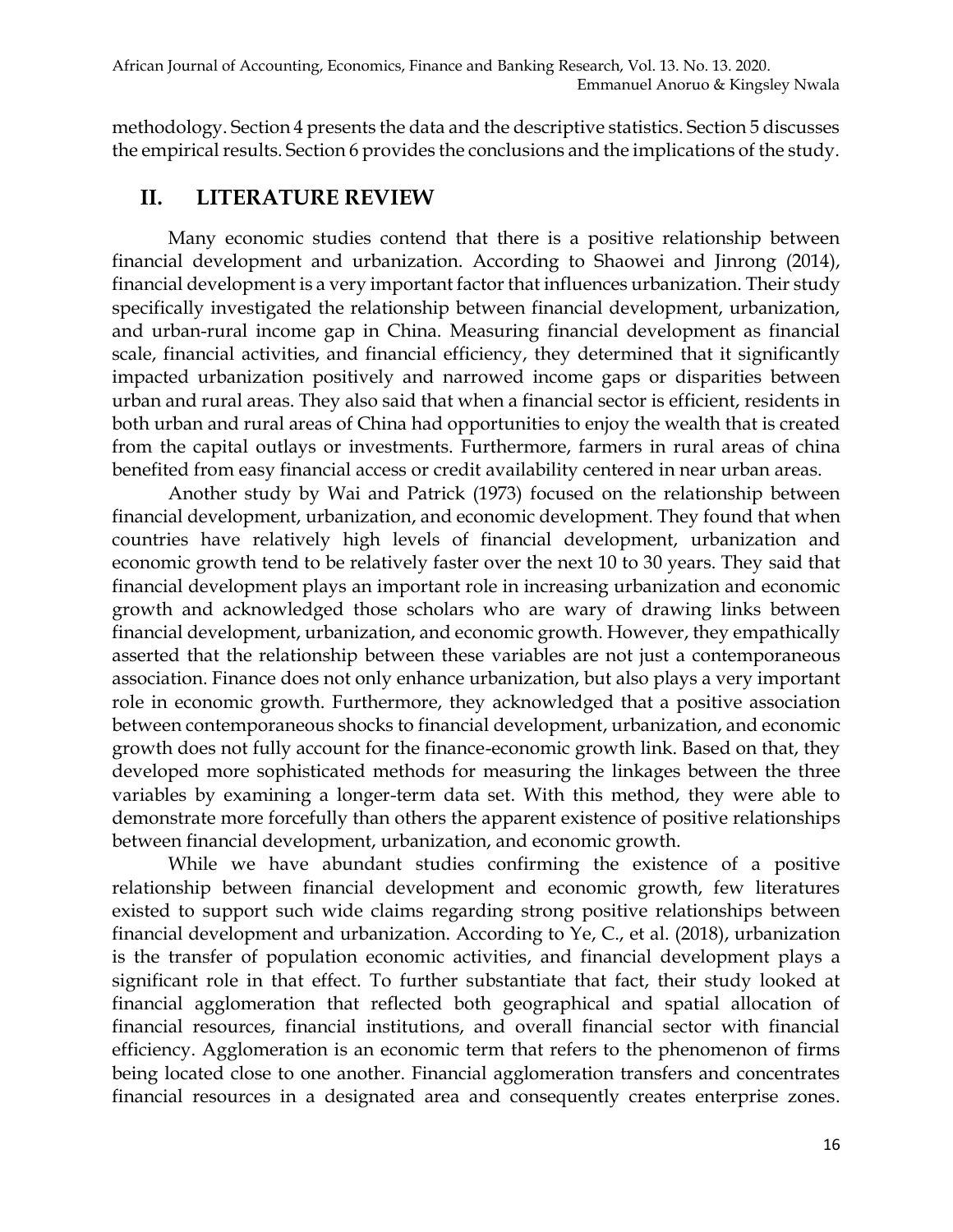Businesses in these zones are able to obtain financing at lower costs, lower time cost, and reduce financial risk costs. With agglomeration economies, there is the assumption that the net benefit outweighs the added expenses from higher rents or taxes. They went further to say that financial agglomeration is conducive to the industrial upgrading, urbanization, and environmental protection.

Ye, Z. et al (2018) study using a GMM dynamic and fixed-effect panel models investigated if a relationship existed between financial development and urban-rural income disparity. They found that financial development measured by scale, efficiency, and structure respectively expanded the urban-rural income gap. The imbalance of urban and rural financial resources is exacerbated by the financial threshold effects. Also, China's economy did see rapid economic growth from financial development and urbanizations, but the problem of income distribution imbalance between urban and rural residents has exacerbated. They concluded by saying while financial development positively induced urbanization, it negatively impacted rural income distribution significantly.

According to Han, et al. (2020), since the adoption of China's reform and openingup policy in 1978, the economy has experienced a rapid economic growth and corresponding rapid urbanization. To investigate this claim further, they used the combination weight of game theory and dynamic panel data to investigate the synergistic effects between financial development and improvements in new-type urbanization. They found that the level of financial deepening measured by the loan balance of all financial institutions divided by gross domestic product in China has the maximum impact on urbanization. Also, Bank-dominated financial system supports improvement in new-type urbanization. Small and medium-sized enterprises (SMEs) and stock markets also have strong impacts on new-type urbanization. They concluded by saying that policies such as improving SMEs efficiency, optimizing the financial structure, and relaxing restrictions on private investments are likely to promote further improvements on new-type urbanization in China.

#### **III. METHODOLOGY**

The empirical analysis of the study commences with the applications of three cross-sectional dependence tests namely ―Breusch and Pagan (1980), Pesaran (2004), and Frees (1995) CD LM techniques. The study next applies both static and dynamic panel data approaches to ascertain the interaction between financial development and urbanization. For static panel data investigation, the pooled ordinary least squares (POLS), standard fixed effects (FE) and random effects (RE) models are implemented to explore the relationship between the two variables. The pooled ordinary least squares (POLS) equations for financial development and urbanization are given by:

$$
URB_{(i,t)} = \alpha + \beta_1 FD_{i,t} + \beta_2 GR_{i,t} + \varepsilon_{i,t}
$$
\n<sup>(1)</sup>

$$
FD_{(i,t)} = \alpha + \beta_1 URB_{i,t} + \beta_2 GR_{i,t} + \varepsilon_{i,t}
$$
\n<sup>(2)</sup>

In equations (1) and (2),  $FD_{(i,t)}$  is the financial development variable proxied by domestic credit to private sector share of GDP for country  $i$  in time  $t$ . While  $URB_{(i,t)}$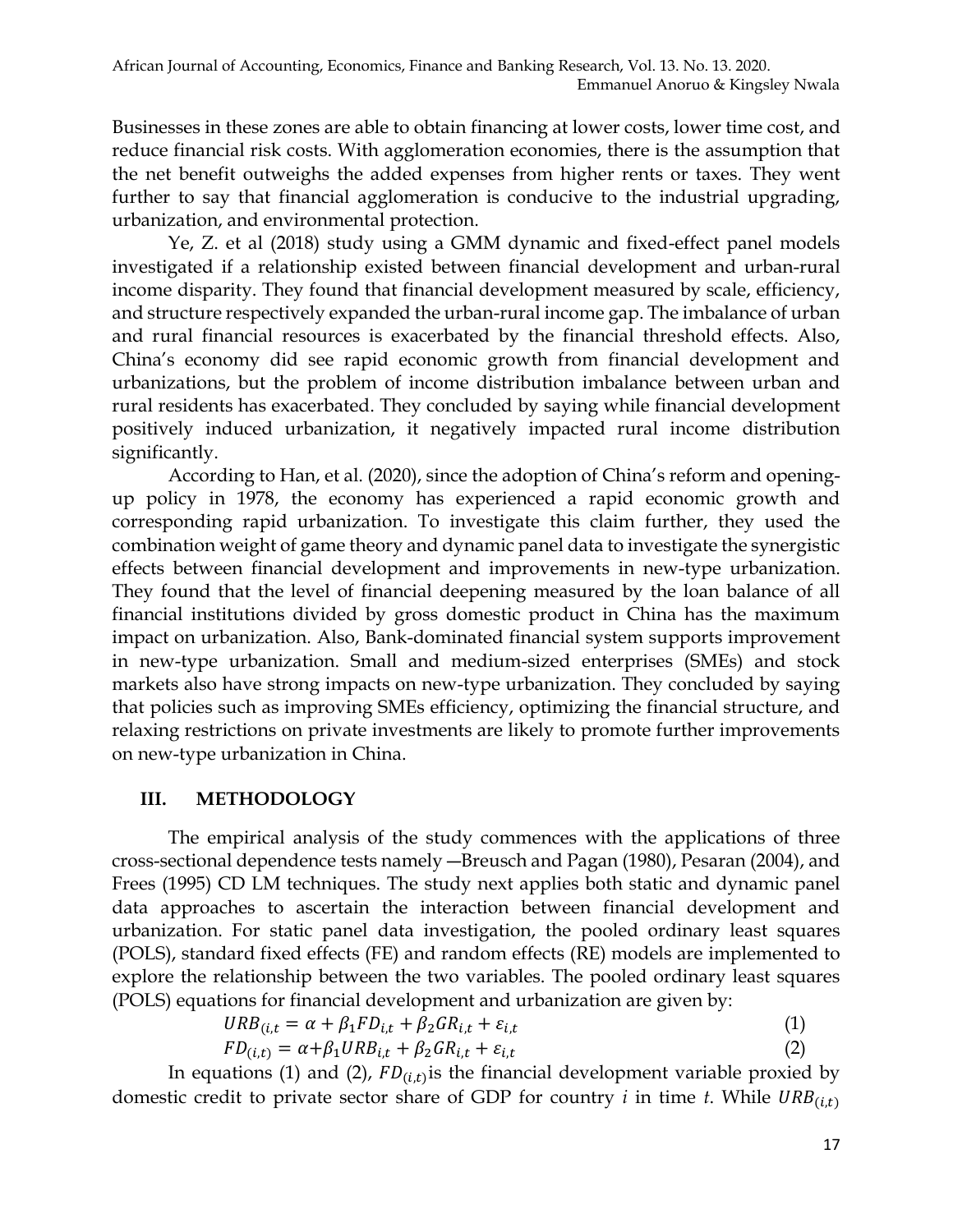represents urbanization as percent of urban population for country *i* in period *t*. GR stands for economic growth measured by annual growth in real GDP. In equations (1) and (2), the economic growth (GR) serves as a control variable in the relationship between financial development and urbanization. Economic growth as a control variable and intended to capture external effects may have been omitted by only examining the direct influence that financial development and urbanization variables may have on each other. Economic growth has been shown in the literature to influence and be influenced by both urbanization and financial development (Stiglingh and Vijloen, 2018, Hassan, 2011, Lewis 2014 and Leitão, 2013). The POLS estimation model has been shown in the literature to produce biased results emanating from time-invariant unobservable variables. To mitigate the drawbacks associated with the POLS, the study implements the fixed- and random-effects models.

The fixed-effects models for financial development and urbanization are given by following the equations:

$$
URB_{(i,t)} = \beta_1 FD_{i,t} + \beta_2 GR_{i,t} + \alpha_i + \varepsilon_{i,t}
$$
\n
$$
\tag{3}
$$

$$
FD_{(i,t)} = \beta_1 URB_{i,t} + \beta_2 GR_{i,t} + \alpha_i + \varepsilon_{i,t}
$$
\n
$$
\tag{4}
$$

*Where*  $\alpha_i$  represents the country-specific effects and  $\varepsilon_{i,t}$  represents the error term. The financial development, economic growth and urbanization variables remain as defined in equations (1) and (2).

The random effects models for financial development and urbanization are by:

$$
URB_{(i,t)} = \beta_1 FD_{i,t} + \beta_2 GR_{i,t} + \alpha + \delta_{i,t} + \varepsilon_{i,t}
$$
\n<sup>(5)</sup>

$$
FD_{(i,t)} = \beta_1 URB_{i,t} + \beta_2 GR_{i,t} + \alpha + \delta_{i,t} + \varepsilon_{i,t}
$$
\n
$$
\tag{6}
$$

In equations (5) and (6),  $\alpha$  is the country-specific effects,  $\delta_t$  represents the time effects, and  $\varepsilon_{i,t}$  stands for the error terms. The definitions of financial development, economic growth and urbanization variables are as given by equations (1) and (2). Breusch and Pagan (1980) proposed a Lagrangian multiplier (LM) procedure designed to test for the presence of heterogeneity in the panel. The null hypothesis under the LM test is that the variances across panel members are zero. In other words, this null hypothesis implies that there is no significant difference across units or no panel effect. The alternative hypothesis under the Breusch and Pagan LM test is that the variances across panel members are not zero. The rejection of the null hypothesis implies that the random effects model should be preferred over the POLS approach. In addition, the study implements the Hausman (1978) general specification test to determine whether the fixed-effects model or the random-effects is the most appropriate technique for the panel. The null hypothesis under the Hausman specification test is that the difference in coefficients is not systematic. The alternative hypothesis is that the difference in coefficients is systematic. Rejection of the null hypothesis suggests that the fixed-effects model should be preferred over the random-effects model.

For dynamic panel estimation of the interaction between financial development and urbanization, the study adopts the one-step Arrellano and Bond (1991) generalized methods of moments (GMM) approach. The model includes p lags of the dependent variable, and it deals with the fixed, random, and unobserved effects. The Arrellano and Bond GMM panel estimation technique using the lags of the endogenous variables as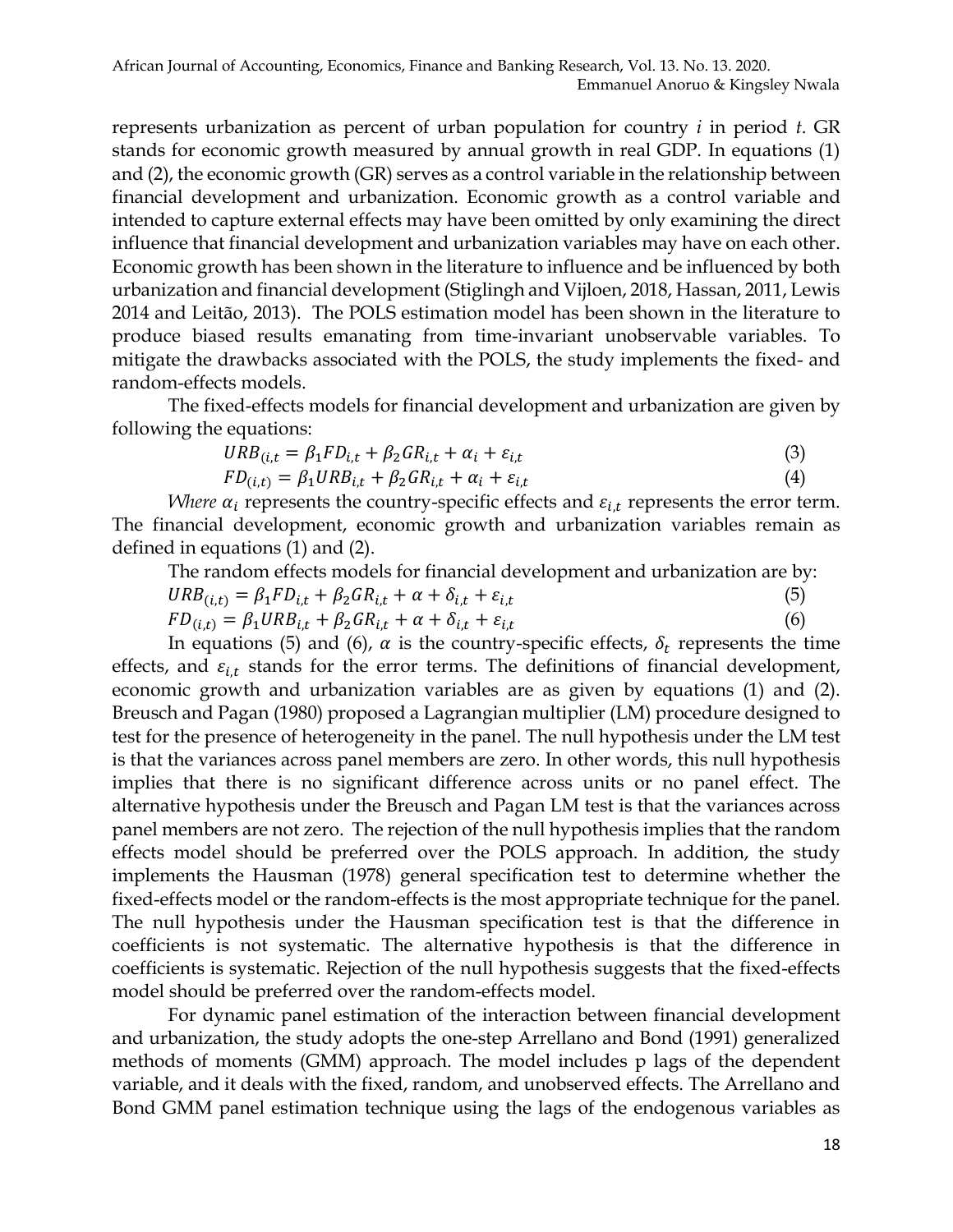instruments corrects for joint endogeneity problem that may be present within the panel, especially in the cases where *<sup>T</sup>* is small, and *N* is large. Arrellano and Bond (1991) dynamic panel data models of the interaction between financial development and urbanization are given by the following equation:

$$
URB_{(i,t)} = \beta_1 URB_{i,t-1} + \beta_2 URB_{i,t-2} + \beta_3 FD_{i,t} + \beta_4 FD_{i,t-1} + \beta_5 GR_{i,t} + \alpha_i + \varepsilon_{i,t} \tag{7}
$$
  

$$
FD_{(t,i)} = \beta_1 FD_{t-1,i} + \beta_2 URB_{t,i} + \beta_3 URB_{t-1,i} + \beta_4 GR_{t,i} + \alpha_i + \varepsilon_{t,i} \tag{8}
$$

In equations (7) and (8), the lags of the dependent variables are included as independent variables to account for possible fixed, random, and unobserved effects in the panel.  $FD_{(t-1)}$  is the lag of the financial development variable and  $URB_{(t-1)}$ represents the lag of the urbanization variable. GR stands for economic growth while  $\alpha_i$ represents the panel level effects. In equation (8), the second lag of the urbanization variable is included as an independent variable.  $\beta_1$ ,  $\beta_2$ ,  $\beta_3$ ,  $\beta_4$  and  $\beta_5$  stand for the parameters to be estimated with respect to the dependent variables (here, financial development and urbanization). The error terms are represented by  $\varepsilon_{t,i}$ . The validity of the results from the Arrellano and Bond GMM panel estimation approach is tested by applying the AR2 test of second order serial correlation of the residuals and the Sargan (1958) over-identifying restrictions test. The null hypothesis of the AR2 test is that there is no second-order serial correction in the residuals. The Sargan test is asymptotically distributed as chi-squared under the null hypothesis of no over-identifying restrictions. Under both the AR2 and Sargan tests, the null hypotheses are not rejected when the *p*values are greater than 5% (i.e. *p-*value > 0.05).

#### **IV. DATA AND DESCRIPTIVE STATISTICS**

This study utilizes annual data on economic growth (annual growth of GDP), financial development proxied by domestic credit to private sector percent of GDP and urbanization percent of urban population. The data were retrieved from the website of the World Banks's World Development Indicators [https://databank.worldbank.org/reports.aspx?source=world-development-indicators#](about:blank). The sample consists of 14 African countries namely ― Benin, Burkina Faso, Cameroun, Cote d'Ivoire, Ghana, Gabon, Kenya, Niger, Nigeria, Senegal, Sierra Leone, South Africa, Togo, and Zambia. Data availability was the motivation behind the selection of the countries. The sample period runs from 1965 to 2018.

Table 1 displays the descriptive statistics for economic growth, financial development, and urbanization. In Table 1, three different types of statistics are reported including the *overall*, *between*, and *within*. The *overall* statistics represent the conventional statistics which are based on the total number of observations in the panel (in our case, 756 data points). Whereas, *between* statistics are calculated based on the summary statistics of the 14 countries in the panel irrespective of time period; *within* statistics on the other hand, are obtained from the summary statistics of 54 time periods regardless of country. *Overall* mean values for financial development, economic growth and urbanization are 20.74, 3.57 and 34.35 percent, respectively. *Overall* standard deviations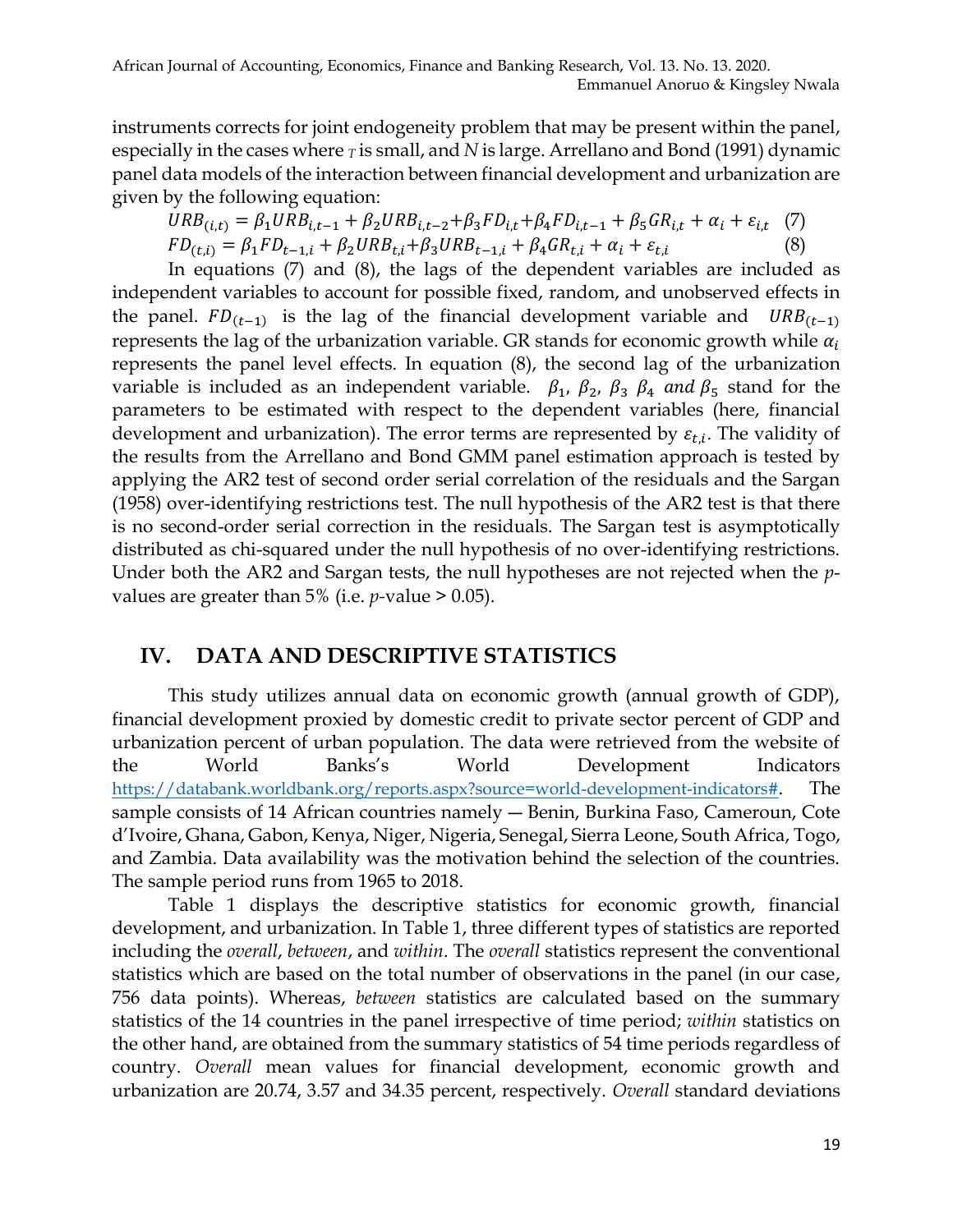ranged from a high of 25.22 for financial development to a low of 5.45 percent for economic growth. Similarly, financial development variable exhibited the highest values of *between* and *within* standard deviations while economic growth documented the lowest values. The minimum and maximum statistics reveal that the three variables varied across panel member countries. For example, Gabon posted the *overall* highest urbanization value while Niger recorded the least.

| Variable   |         | Mean  | Std. Dev. | Min      | Max    | Observations |  |
|------------|---------|-------|-----------|----------|--------|--------------|--|
| <b>FD</b>  | overall | 20.74 | 25.22     | 1.54     | 160.12 | 756<br>$N =$ |  |
|            | between |       | 23.38     | 4.85     | 99.45  | 14<br>$n =$  |  |
|            | within  |       | 11.29     | $-24.74$ | 81.41  | 54<br>$T =$  |  |
|            |         |       |           |          |        |              |  |
| <b>GR</b>  | overall | 3.57  | 5.48      | $-24.05$ | 39.49  | $N =$<br>756 |  |
|            | between |       | 0.67      | 2.49     | 4.84   | 14<br>$n =$  |  |
|            | within  |       | 5.44      | $-24.40$ | 39.14  | 54<br>$T =$  |  |
|            |         |       |           |          |        |              |  |
| <b>URB</b> | overall | 34.35 | 16.57     | 3.30     | 89.37  | $N =$<br>756 |  |
|            | between |       | 14.41     | 10.41    | 65.18  | 14<br>$n =$  |  |
|            | within  |       | 9.04      | $-7.05$  | 58.54  | 54<br>$=$    |  |

#### **Table 1: Descriptive Statistics**

FD = financial development proxied by domestic credit to private sector (% of GDP), GR= annual growth of GDP and Urbanization =  $%$  of urban population. N= total number of observations in the panel, n= number of countries in the panel, T = number observations per country (1965-2018).

Table 2 displays the Pearson correction coefficients between economic growth, financial development, and urbanization. The results show that the correlation (-0.04) between economic growth and financial development is negative and statistically insignificant. Similarly, the correlation (-0.03) between economic growth and urbanization is negative and statistically insignificant. However, the correlation (0.35) between financial development and urbanization is positive and statistically significant at the 1% level. Although, the correlation analysis has provided a cursory evidence relative to the relationship between financial development and urbanization, a more rigorous analysis is however warranted to underpin both the static and dynamic interactions between the two variables. To this effect, the study implements the static and dynamic panel data methods to ascertain the relationship between financial development and urbanization.

| <b>Table 2: Pearson Correlation Coefficients</b> |  |  |  |  |  |
|--------------------------------------------------|--|--|--|--|--|
|                                                  |  |  |  |  |  |

|           | FD        | n n<br>کلت          | <b>IIRR</b> |
|-----------|-----------|---------------------|-------------|
| πт        |           |                     |             |
| ~~<br>كات | $-0.04$   |                     |             |
| URB       | $0.35***$ | $-0.0$ <sup>2</sup> |             |

\*\*\*indicates 1% level of significance. FD = financial development proxied by domestic credit to private sector (% of GDP), GR= annual growth of GDP and Urbanization = % of urban population.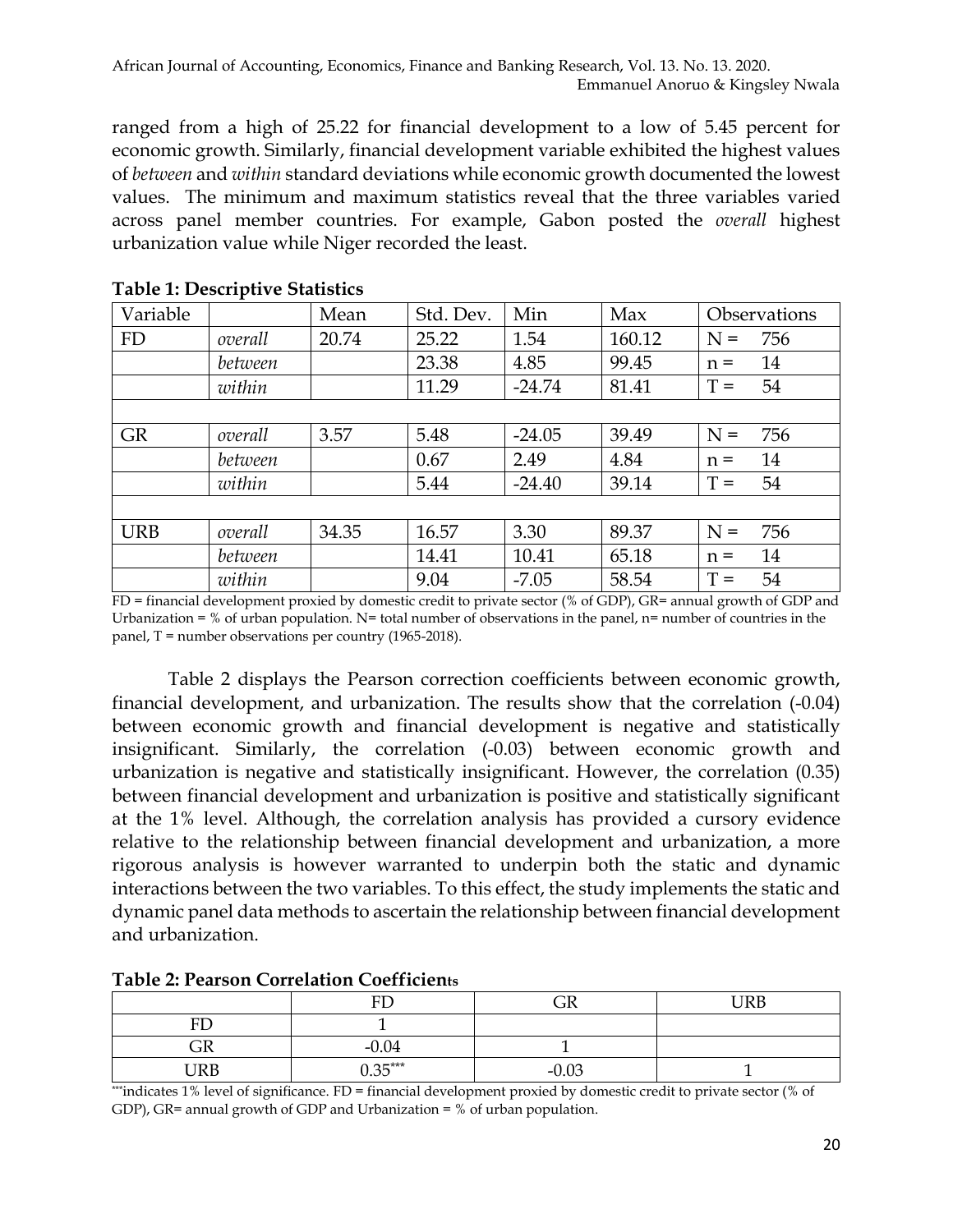### **V. EMPIRICAL RESULTS**

The empirical results are discussed in this section. The empirical analysis of the study commences with the application of three cross-sectional dependence tests including Breusch and Pagan (1980), Pesaran (2004) and Frees CD LM procedures. Table 3 presents the cross-sectional dependence test results. Panel A displays the CD test results on urbanization equation while Panel B exhibits the results for financial development equation. Based on these results, the null hypothesis of no cross-sectional dependence is rejected by all of the three tests. For example, the test statistics 3233.38, 51.06 and 9.13, respectively for Breusch and Pagan (1980), Pesaran (2004) and Frees CD LM procedures are statistically significant at the 1% level, relative to the equation for urbanization. Similarly, the test statistics 1281.00, 12.50 and 3.45 are all statistically significant at the 1% level.

|                                             | <b>Test Stat</b> | Probability |  |  |  |
|---------------------------------------------|------------------|-------------|--|--|--|
| Panel A: Equation for Urbanization          |                  |             |  |  |  |
| Breusch and Pagan (1980) LM Test            | 3233.38***       | 0.00        |  |  |  |
| Statistic                                   |                  |             |  |  |  |
| Pesaran (2004) CD LM                        | $51.06***$       | 0.00        |  |  |  |
| <b>Frees CD Test Statistic</b>              | $9.13***$        | 0.00        |  |  |  |
| Panel B: Equation for Financial Development |                  |             |  |  |  |
| Breusch and Pagan (1980) LM Test            | 1281.00***       | 0.00        |  |  |  |
| Statistic                                   |                  |             |  |  |  |
| Pesaran (2004) CD LM                        | $12.50***$       | 0.00        |  |  |  |
| <b>Frees CD Test Statistic</b>              | $3.45***$        | 0.00        |  |  |  |

\*\*\* indicates the rejection of the null hypothesis of no cross-sectional dependence at the 1% level, respectively.

To account for the presence of cross-sectional dependence in the panel, the study estimates the static panel models using the Driscoll and Kraay (1998) standard errors. Specifically, the test statistics for the fixed effects, POLS and random effects panel models were computed using Driscoll and Kraay standard errors. Table 4 displays the static and dynamic panel estimation results of the effect of financial development on urbanization. The results from the POLS estimation of equation (1) are presented in Column 1 of Table 4. The results show that financial development has a positive effect on urbanization. The coefficient estimator for FD (0.23, *t*-stat = 7.08) is positive and statistically significant at the 1 percent level. The coefficient estimator for GR (-0.07) is negative and statistically insignificant. However, the results from the POLS may be biased as they are obtained from time invariant unobservable. To mitigate this weakness, the study implements the FE and RE models. However, prior to implementing the FE and RE models the study conducted the Breusch and Pagan (1980) Lagrangian multiplier (B-P LM) test and the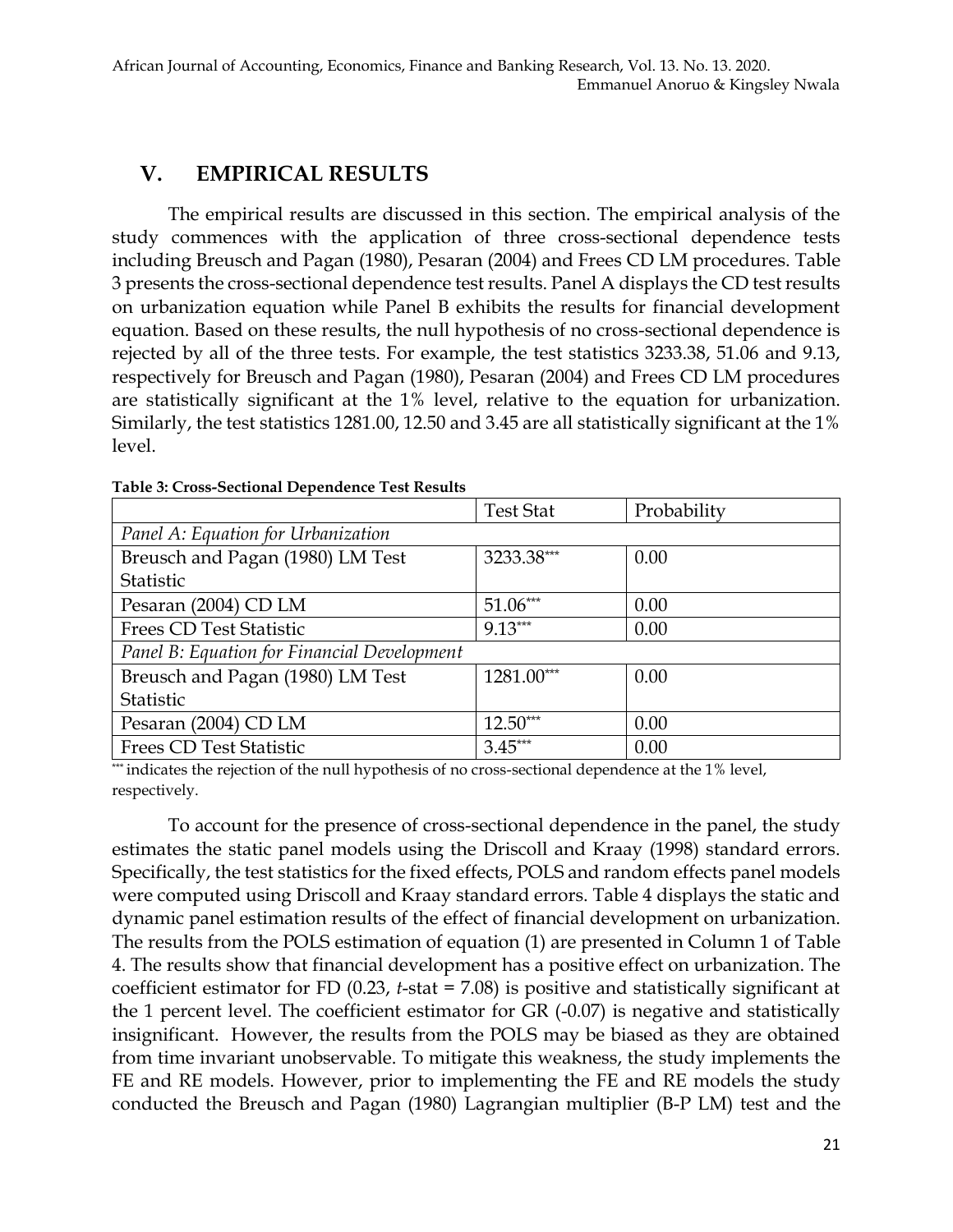Hausman test to determine which of the two is the most appropriate for the panel. As can be seen from Column 3 of Table 4, the test statistic for the B-P LM is 9006.84 and it is statistically significant at the 1 percent level. This result suggests that the null hypothesis of no random effects in the panel should be rejected. Similarly, the computed Hausman test statistic (0.21, *p*-value= 0.90) displayed in Column (3) of Table 4 is statistically insignificant. This result suggests that the RE method is the most appropriate specification for the panel. Taken together, the results from both the B-P LM and Hausman tests indicate that the RE model should be preferred over the FE technique. Based on the results from these two tests, the study discusses only the results from the RE model. Hence, the results from the FE model of equation (3) presented in Column 2 of Table 4 will not be discussed.

|                            |            | <b>Static Panel</b> | Dynamic Panel |            |              |
|----------------------------|------------|---------------------|---------------|------------|--------------|
|                            | (1)        | (2)                 | (3)           | (4)        | (5)          |
| Independent Variables POLS |            | <b>FE</b>           | <b>RE</b>     | <b>MLE</b> | GMM 1-step   |
|                            |            |                     |               |            | $1.52***$    |
| $URB_{t-1}$                |            |                     |               |            | (44.56)      |
|                            |            |                     |               |            | $-0.52***$   |
| $URB_{t-2}$                |            |                     |               |            | $(-15.16)$   |
|                            | $0.23***$  | $0.17***$           | $0.17***$     | $0.18***$  | $0.02***$    |
| $FD_t$                     | (7.08)     | (3.13)              | (3.18)        | (6.21)     | (3.17)       |
|                            |            |                     |               |            | $-0.02***$   |
| $FD_{t-1}$                 |            |                     |               |            | $(-3.24)$    |
| $GR_t$                     | $-0.07$    | $-0.05$             | $-0.05$       | $-0.05$    | $0.01***$    |
|                            | (0.10)     | $(-0.44)$           | $(-0.48)$     | $(-0.81)$  | (2.87)       |
| Constant                   | 29.88**    | $30.94***$          | 30.90         | 30.89***   | $0.13***$    |
|                            | (2.53)     | (14.57)             | (1.38)        | (8.84)     | (2.63)       |
| $\mathbb{R}^2$             | 0.12       | 0.05                | 0.12          |            |              |
| <b>F-Statistics</b>        | $26.60***$ | $5.07***$           | $10.25***$    |            |              |
| Wald $x^2$                 |            |                     |               |            | 719681.40*** |
| <b>B-PLM</b>               |            |                     | 9006.84***    |            |              |
|                            |            |                     | 0.21          |            |              |
| Hausman Test               |            |                     | [0.90]        |            |              |
|                            |            |                     |               |            | 1.57         |
| AR(2)                      |            |                     |               |            | $[0.12]$     |
|                            |            |                     |               |            | 597.43       |
| Sargan Test                |            |                     |               |            | [0.94]       |
| Observations               | 756        | 756                 | 756           | 756        | 756          |
| No. of Countries           | 14         | 14                  | 14            | 14         | 14           |

**Table 4**: **Static and Dynamic Panel Estimation of the Effect of Financial Development on Urbanization** 

\*\*\* , \*\* and \* represent 1%, 5% and 10% level of significance. Note: Figures in parentheses are *t*-statistics. Figures in brackets are estimated p-values. Sargan test refers to the overidentification test for the restrictions in GMM estimation. FD = financial development proxied by domestic credit to private sector (% of GDP), GR= annual growth of GDP and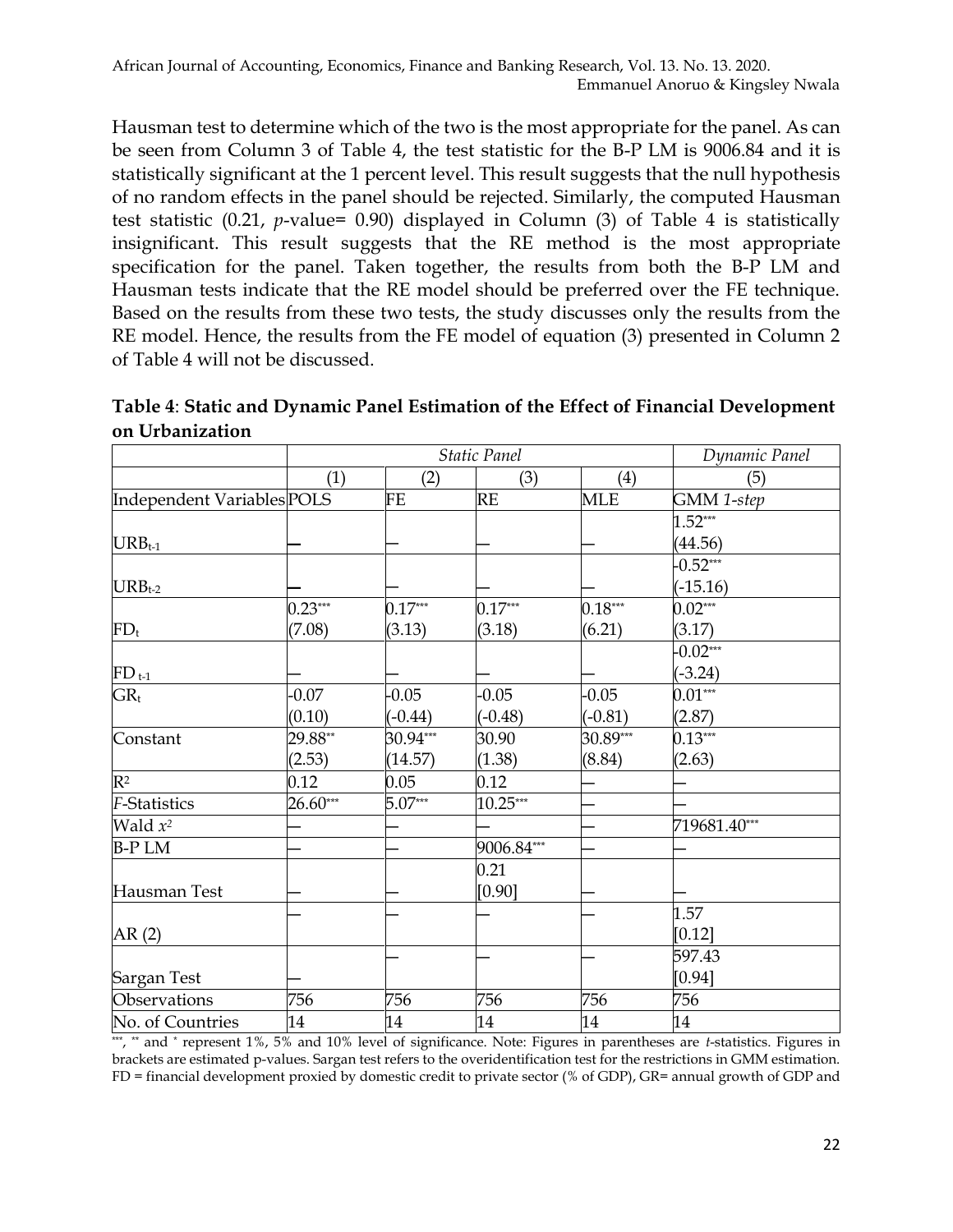African Journal of Accounting, Economics, Finance and Banking Research, Vol. 13. No. 13. 2020. Emmanuel Anoruo & Kingsley Nwala

Urbanization = % of urban population. B-P LM tests for random effects. Hausman test refers to the Hausman specification test. GMM *1*-*step* refers Arellano and Bond (1991) panel estimation technique

Column 3 of Table 4 presents the results from the RE model of equation (5) showing the effect of financial development on urbanization. It can be observed that the coefficient estimator for FD (0.17, *t-stat*. = 3.18) is positive and statistically significant at the 1 percent level. This result implies that a unit increase in the financial development variable, on average, leads to approximately 17 percent growth in urbanization. The *F*statistic (10.25) indicates that the model is well-specified. To check the robustness of the result from the RE model, the study employed the maximum likelihood estimator (MLE). The results from the MLE are displayed in Column 4 of Table 4. The coefficient estimator for FD (0.18, *t-stat* = 6.21) is positive and statistically significant at the 1 percent level. This result suggests that a unit increase in financial development promotes growth in urbanization by roughly 18 percent. From Column 4 of Table 4, it can be observed that the coefficient estimator for GR (-0.05) is negative and statistically insignificant. Taken together, the results from the static panel models of RE and MLE indicate that financial development engenders urbanization for the countries under study.

The conventional panel data approaches of fixed- and random-effects models tend to yield biased and inconsistent parameter estimates due to possible endogeneity problem that might be present in the panel. To correct for this weakness, the generalized method of moments (GMM) developed by Arellano and Bond (1991) is employed. The advantage of the GMM method over the FE and RE approaches stems from the fact that it can mitigate the endogeneity problem that may be present in the panel by using instrumental variables to produce the equivalent moment condition equation. This study utilized the lags of financial development, urbanization, and economic growth as instrumental variables in estimating the GMM models.

Prior to estimating the Arellano and Bond (1991) GMM model of equation (7), the study checked the validity of the selected instruments using the Sargan over-identifying restrictions test and the AR2 serial correlation procedure. The Sargan test is asymptotically distributed as chi-squared under the null hypothesis of no overidentifying restrictions. The result from the serial correlation AR (2) test (1.57, *p*-value =0.12) presented in Column 5 of Table 4 suggests that the null hypothesis of no serial correlation in the residuals should not be rejected. Similarly, the Sargan test statistic (597.43, *p*-value = 0.94) reported in Column 5 of Table 4 confirms the validity of the chosen instruments. This result suggests that the instruments utilized in the GMM estimation are not rejected by the Sargan test of over-identification.

Having established the validity of the instruments, the study next utilizes the Arellano and Bond (1991) GMM model to ascertain the dynamic effect of financial development on urbanization. The results from the Arellano and Bond (1991) GMM model of equation (7) are displayed in Column 5 of Table 4. The results reveal that the coefficient of delayed urbanization (URB<sub>t-1</sub>) has a positive and statistically significant effect on current level of urbanization (URB<sub>t</sub>). The coefficient (1.52, *t*-stat = 44.56) of URB<sub>t-</sub>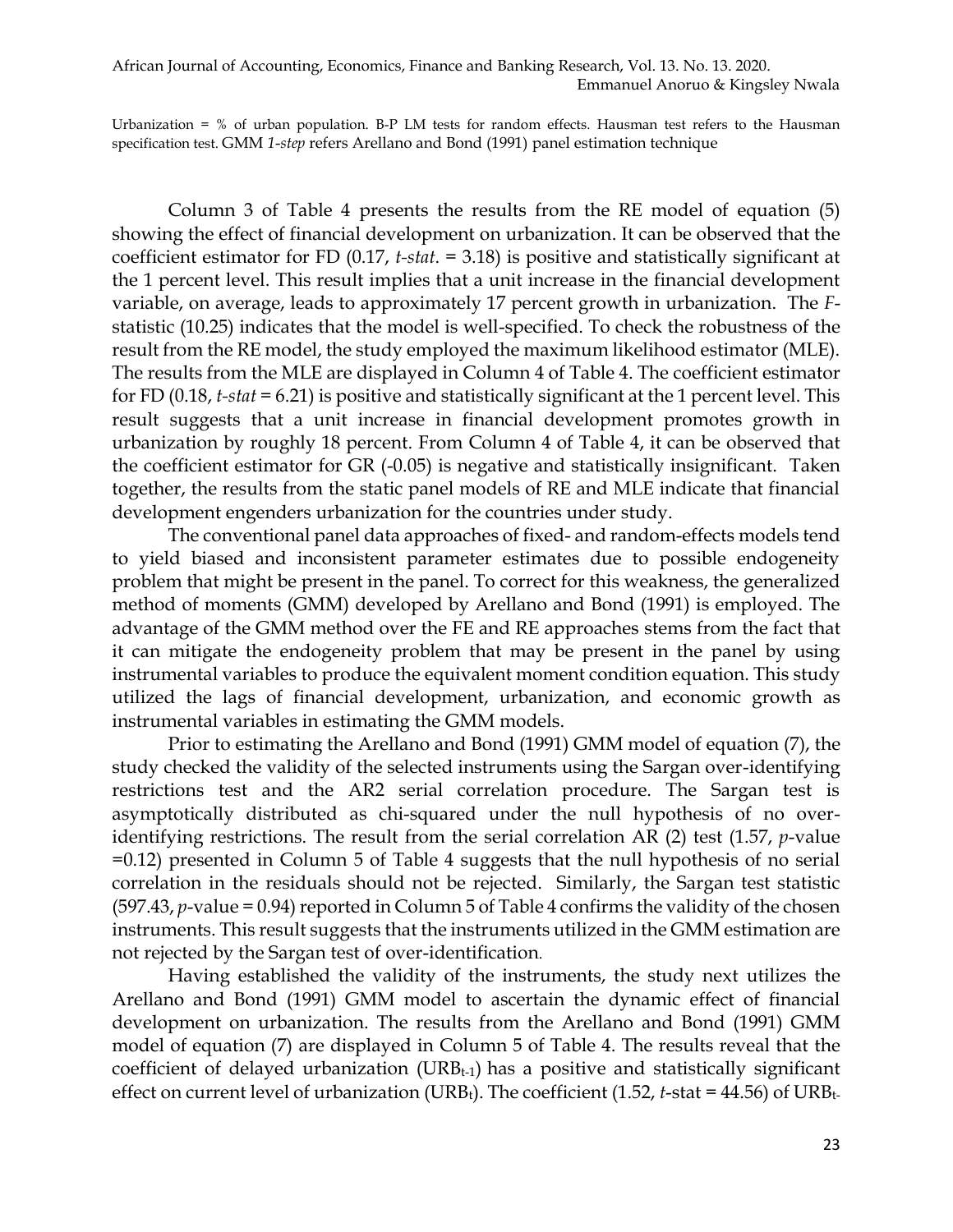<sup>1</sup> is statistically significant at the 1% level of significance. This result implies that 1% increase in lagged urbanization (URB $t$ -1) promotes current urbanization (URB $t$ ) level by roughly 152%. However, the coefficient estimator for URB<sub>t-2</sub> (-0.52, *t*-stat = -15.16) is negative and statistically significant at the 1% level. This result indicates that the second lag of urbanization (URB<sub>t-2</sub>) has a detrimental effect on current urbanization (URB<sub>t</sub>). The results further show that financial development has contemporaneous effect on urbanization as the coefficient estimator  $(0.02, t-stat = 3.17)$  for FD<sub>t</sub> is positive and statistically significant at the 1% level of significance. This result suggests that 1% increase in the financial development variable leads to approximately 2% increase in urbanization. Contrarily, financial development has negative lagged effect on urbanization given that the coefficient estimator for  $FD_{t-1}$  (-0.02, *t-stat* = -3.24) is negative and statistically significant at the 1% level. As expected, economic growth has significantly positive effect on urbanization. The coefficient estimator for  $GR_t$  (0.01, *t-stat* = 2.87) is positive and statistically significant at the 1% level. This result implies that 1% increase in economic growth leads to approximately 1% increase in urbanization.

|                          | <b>Static Panel</b> |            |             |           | Dynamic Panel |
|--------------------------|---------------------|------------|-------------|-----------|---------------|
|                          | (1)                 | (2)        | (3)         | (4)       | (5)           |
| Independent Variables    | <b>POLS</b>         | $FE$       | RE          | MLE       | GMM 1-step    |
|                          |                     |            |             |           | $1.01***$     |
| $FD_{t-1}$               |                     |            |             |           | (209.95)      |
|                          | $0.53***$           | $0.27***$  | $0.27***$   | $0.27***$ | $0.79***$     |
| $URB_t$                  | (20.58)             | (4.85)     | (5.06)      | (6.15)    | (3.75)        |
|                          |                     |            |             |           | $-0.80***$    |
| $URB_{t-1}$              |                     |            |             |           | $(-3.77)$     |
|                          | $-0.11$             | $-0.03$    | $-0.03$     | $-0.03$   | $-0.05**$     |
| ${\rm GR}_{{\rm t}}$     | $(-0.97)$           | $(-0.48)$  | $(-0.52)$   | $(-0.39)$ | $(-2.16)$     |
|                          | $3.08***$           | $11.57***$ | 11.45       |           | 0.19          |
| Constant                 | (2.67)              | (8.11)     | (1.13)      |           | (0.62)        |
| $\mathbb{R}^2$           | 0.12                | 0.05       | 0.12        |           |               |
| F-Stat                   | 233.50***           | $11.94***$ | $26.13***$  |           |               |
| Wald x <sup>2</sup> Stat |                     |            |             | 37.31***  | 48982.78***   |
| <b>B-PLM</b>             |                     |            | 11834.21*** |           |               |
|                          |                     |            | 1.14        |           |               |
| Hausman Test             |                     |            | [0.57]      |           |               |
|                          |                     |            |             |           | $-0.25$       |
| AR(2)                    |                     |            |             |           | [0.80]        |
|                          |                     |            |             |           | 685.57        |
| Sargan Test              |                     |            |             |           | $[0.18]$      |
| Observations             | 756                 | 756        | 756         | 756       | 756           |
| No. of Countries         | 14                  | $14\,$     | 14          | 14        | 14            |

**Table 5: Static and Dynamic Panel Estimation of the Effect of Urbanization on Financial Development**

\*\*\* , \*\* and \* represent 1%, 5% and 10% level of significance. Note: Figures in parentheses are *t*-statistics. Figures in brackets are estimated p-values. Sargan test refers to the overidentification test for the restrictions in GMM estimation.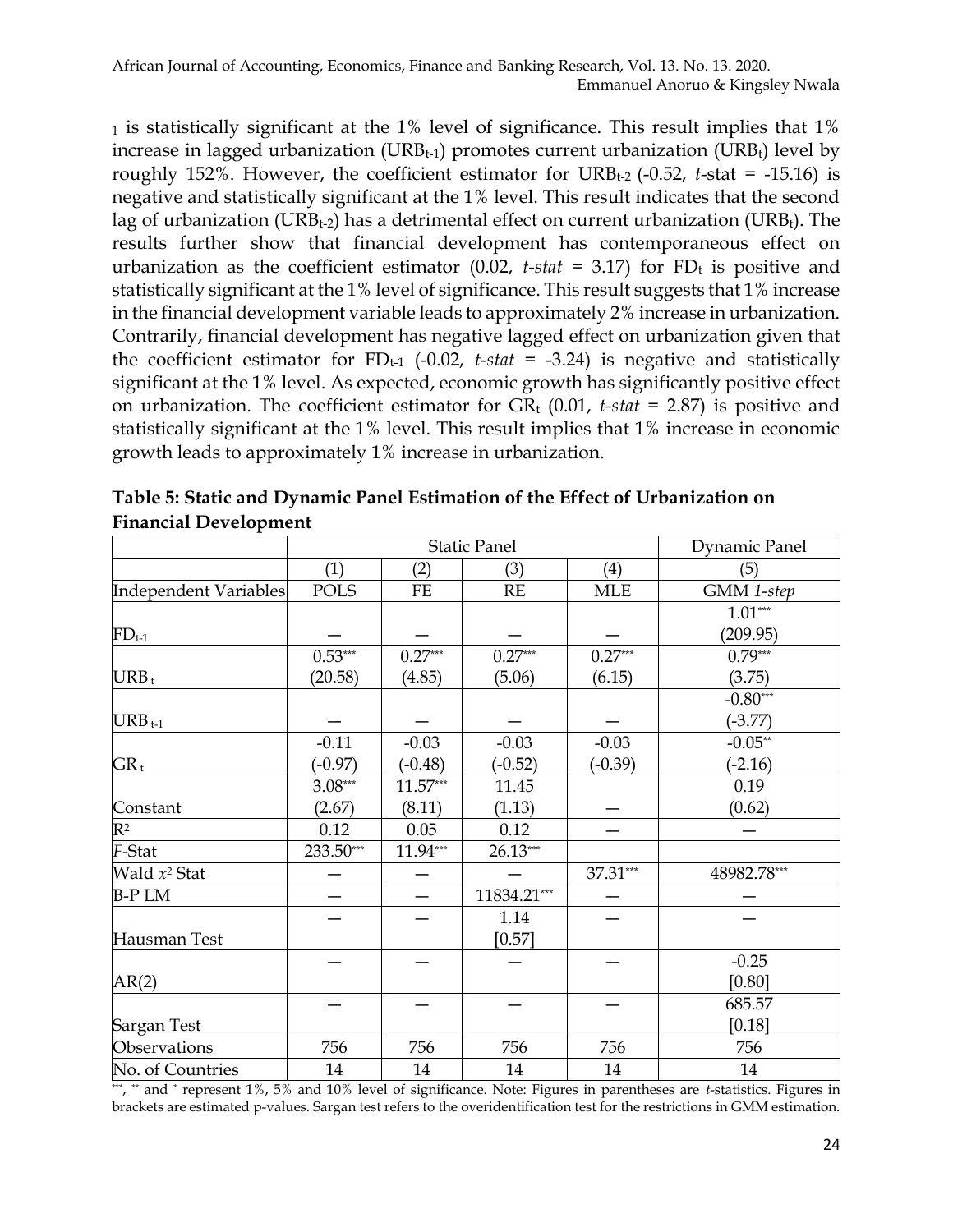#### African Journal of Accounting, Economics, Finance and Banking Research, Vol. 13. No. 13. 2020. Emmanuel Anoruo & Kingsley Nwala

FD = financial development proxied by domestic credit to private sector (% of GDP), GR= annual growth of GDP and Urbanization = % of urban population. B-P LM tests for random effects. Hausman test refers to the Hausman specification test. GMM *1*-*step* refers Arellano and Bond (1991) panel estimation technique

Table 5 presents the static and dynamic panel estimation results of the effect of urbanization on financial development. The results from the POLS of equation (2) are displayed in Column 1 of Table 5. The results show that urbanization has significantly positive impact on financial development. The coefficient estimator for URB<sub>t</sub> (0.53, *t*-stat = 20.58) is positive and statistically significant at the 1 percent level. The coefficient estimator for GR (-0.11, *t-*stat = -0.97) is negative and statistically insignificant. The coefficient of determination R2 is 0.12. The *F*-statistic is 233.50 and statistically significant at the 1% level, indicating that the model is well-specified. The computed B-P LM test statistic displayed in Column 3 is 11,834.21 and statistically significant at the 1 percent level. This result indicates that the null hypothesis of no random effects in the panel should be rejected in relation to the equation for financial development. Furthermore, the Hausman test statistic (1.14, *p*-value = 0.57) reported in Column 3 is statistically insignificant and the *p*-value exceeds 5% alpha. Taken together, the results from both the B-P LM and Hausman tests reveal that the RE panel estimation approach should be preferred over the FE technique. Again, based on the results from these two diagnostic tests, the study discusses only the results from the RE panel estimation approach. Consequently, the results from the FE model of equation (4) presented in Column 2 of Table 5 will not be considered.

Column 3 of Table 5 presents the results from the estimation of the RE model of equation (6) showing the impact of urbanization on financial development. From Column 3 of Table 5, the coefficient estimator for URBt (0.27, *t*-stat=5.06) is positive and statistically significant at the 1 percent level. This result indicates that 1% increase in the urbanization, on average leads to approximately 27% increase in urbanization. The *F*-statistic (26.13) indicates that the model is correctly specified. To once again verify the robustness of the result obtained from the RE model, the study implemented the MLE. The results from the MLE are presented in Column 4 of Table 5. The coefficient estimator for URB<sub>t</sub> (0.27, *t*-stat  $= 6.15$ ) is positive and statistically significant at the 1% level. This result implies that 1% increase in urbanization leads to roughly 27% increase in financial development. From Column 4 of Table 5, it can be noticed that the coefficient estimator for GR (-0.03) is negative and statistically insignificant. The results from the MLE collaborate those from the RE model. In all, the results from the static panel models of RE and MLE suggest that urbanization promotes financial development for the sample countries.

Prior to estimating the Arellano and Bond (1991) GMM model of equation (8), the study once again, applied the AR (2) serial correction test and the over-identifying restrictions test. The serial correlation AR(2) test statistic (-0.25, *p*-value =0.80) displayed in Column 5 of Table 5 indicates that the null hypothesis of no serial correlation in the residual terms should not be rejected. Equally, the Sargan test statistic (685.57, *p*-value = 0.18) reported in Column 5 of Table 5 confirms the validity of the chosen instruments.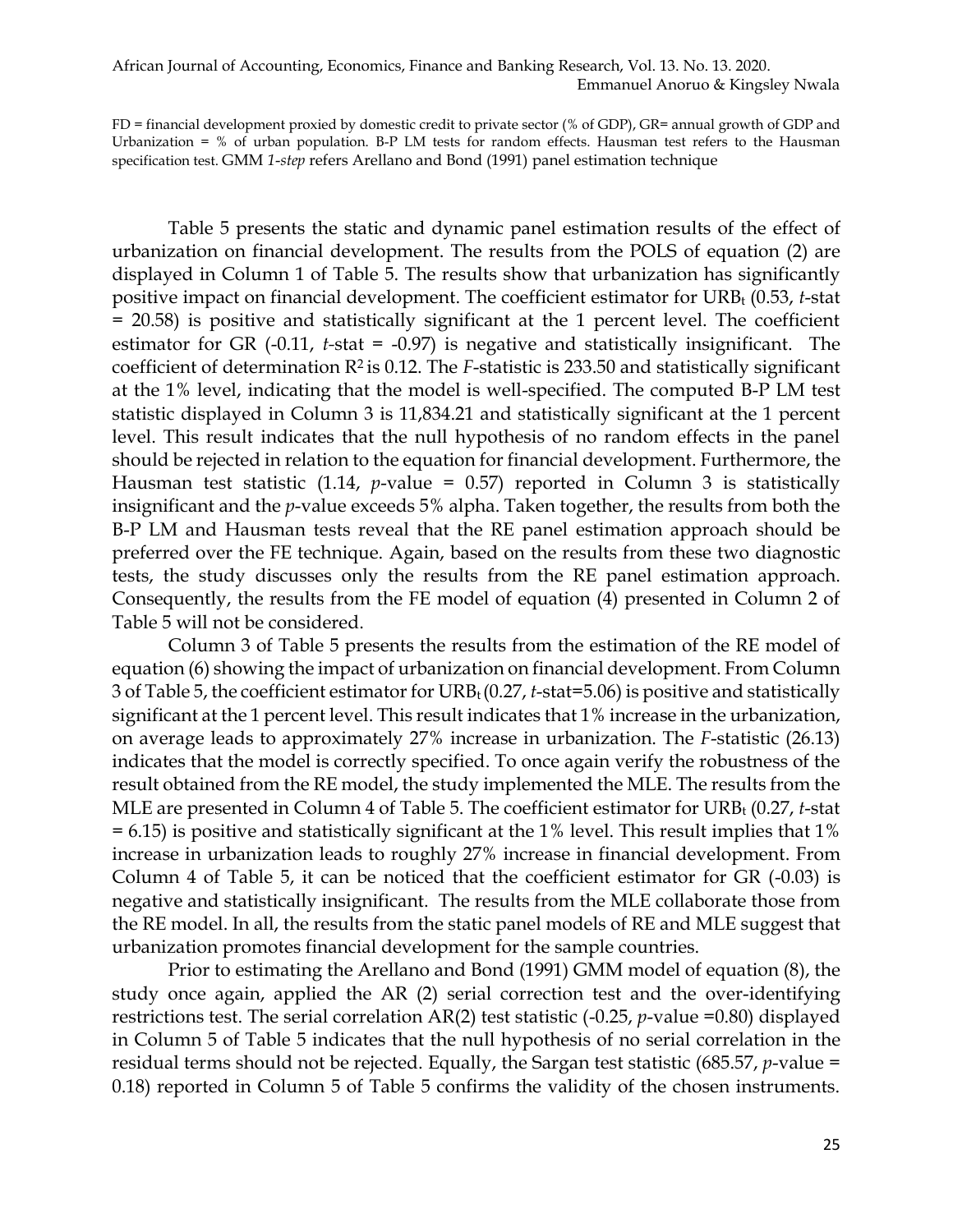Given the results from these two diagnostics tests, the study next implements the GMM panel estimation approach to determine the effect of urbanization on financial development. The GMM dynamic panel estimator results are displayed in column 5 of Table 5. The results show that the current level of urbanization  $(URB_t)$  has a positive and statistically significant effect on financial development. The coefficient estimator of URBt (0.79, *t*-stat = 3.75) is positive and statistically significant at the 1% level. This result suggests that 1% increase in urbanization leads to roughly 79% improvement in financial development. However, the coefficient estimator of lagged urbanization (URB $_{t-1}$ ) (-0.80, *t*-stat = -3.77) is negative and statistically significant at the 1% level. The coefficient estimator of  $FD_{t-1}$  (1.01) is positive and statistically significant at the 1% level. This result implies that  $1\%$  increase in lagged financial development  $(FD_{t-1})$  increases the current financial development by roughly 101%. The coefficient estimator for  $GR_t$  (-0.05, *t*-stat = -2.16) is negative and statistically significant at the 5% level. This result suggests that 1% increase in economic growth retards financial development by approximately 5%. In all, the results obtained from both the static and dynamic panel approaches reveal that financial development and urbanization have significantly positive effect on each other.

#### **V1. CONCULSIONS AND IMPLICATIONS**

This paper has examined the interaction between financial development and urbanization for a group of 14 African countries using static and dynamic panel estimation techniques. The sample countries include Benin, Burkina Faso, Cameroun, Cote d'Ivoire, Ghana, Gabon, Kenya, Niger, Nigeria, Senegal, Sierra Leone, South Africa, Togo, and Zambia. To test for the presence of cross-sectional dependence among the panel members, the study applied the Breusch and Pagan (1980), Pesaran (2004) and Frees CD LM techniques. The study implemented the fixed effects, POLS, and the random effects panel models for static interactions between financial development and urbanization. To choose the appropriate model between the random- and fixed-effects models, the study applied the Breusch and Pagan (1980) and the Hausman tests. For dynamic interactions between financial development and urbanization, the study employed the Arellano and Bond (1991) GMM dynamic panel estimator.

The results obtained from the three cross-sectional dependence tests provide evidence that the residuals of the panel member countries are corrected. To correct for the existence of correlation in the residuals, the random- and fixed-effects models were estimated using the Driscoll and Kraay standard errors. Based on the test statistics from both the Breusch and Pagan (1980) and the Hausman tests, the results from the randomeffects model are preferred over those from the fixed-effects estimation technique. The results from the random effects model provide evidence that financial development and urbanization have statistically significant impact on one another. Similarly, the results from the Arellano-Bond dynamic panel estimation technique reveal that financial development and urbanization have significant contemporaneous effect on each other. Furthermore, the results from the GMM reveal that the two variables have negatively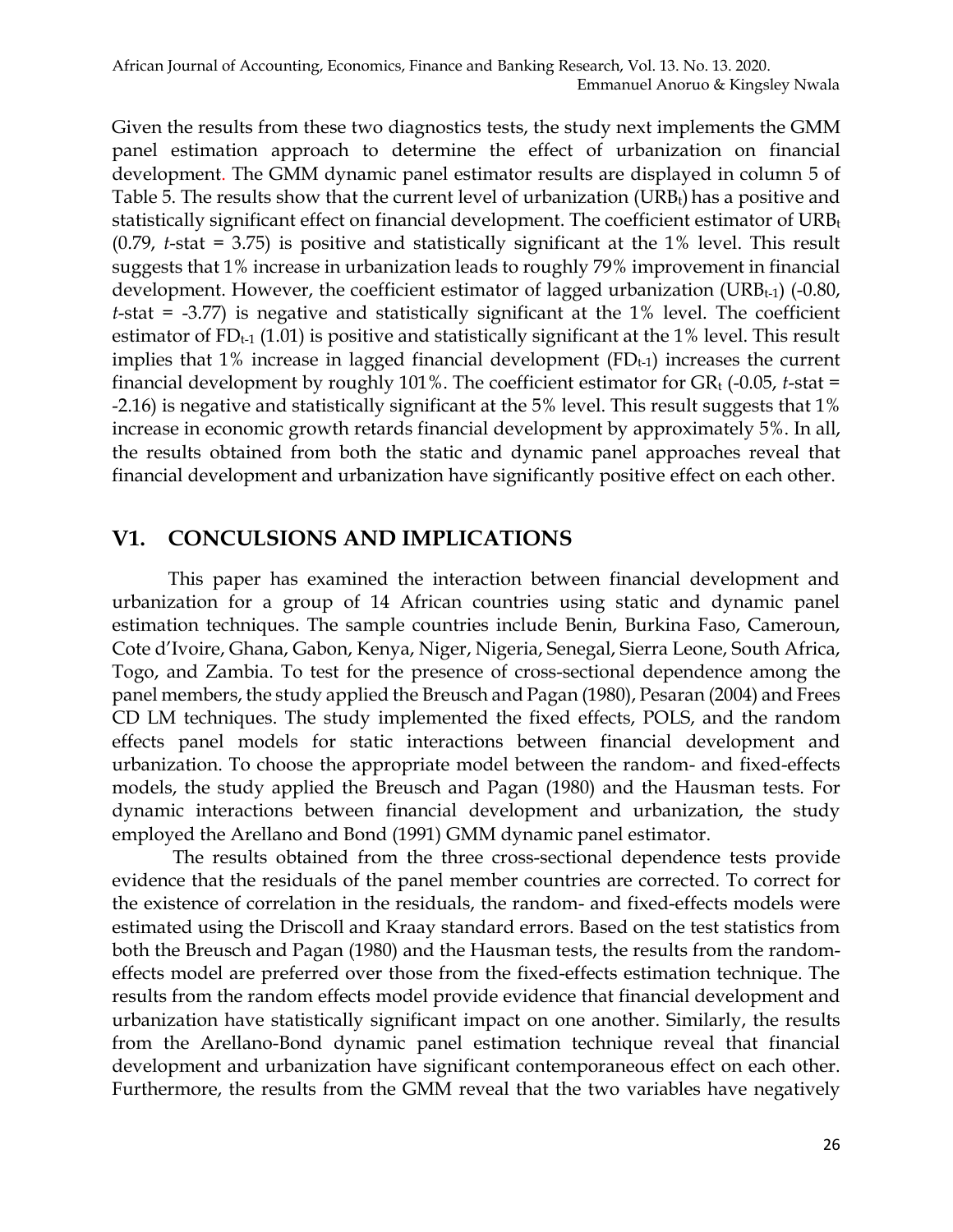delayed effect on each other. Taken together, the results from both the static and dynamic panel estimation approaches reveal that financial development and urbanization have significantly positive influence on each other. The finding that financial development engenders urbanization is consistent with Cho, Wu., and Boggess (2003), Kyung-Hwan (1997) and Stopher (1993) who have documented the importance of finance in providing the necessary capital for funding infrastructure including railway transportation, real estate, energy facilities and land investment. From policy perspective, the results from this study imply that policymakers should be cognizant of the fact regarding the feedback relationship between financial development and urbanization. In short, policies designed to promote financial development may also be beneficial to urban development and vice versa.

### **REFERENCES**

Arellano, M. and Bond, S. (1991) Some Tests of Specification for Panel Data: Monte Carlo Evidence and an Application to Employment Equations, The Review of Economic Studies*, 58:*2, 277-297.

Breusch, T.S. and Pagan, A.R. (1980) The Lagrange Multiplier Test and its Applications to Model Specification in Econometrics, The Review of Economic Studies*,* 47:1, 239-253.

Cho, S. H., Wu, J. J. and Boggess, W. G. (2003) Measuring Interactions among Urbanization, Land Use Regulations, and Public Finance, American Journal of Agricultural Economics, 85:4, 988–99.

Driscoll, J. C., and Kraay, A. C. (1998) Consistent Covariance Matrix Estimation with Spatially Dependent Panel Data, Review of Economics and Statistics, 80: 549–560.

Frees, E.W. (1995) Assessing Cross-Sectional Correlations in Panel Data, Journal of Econometrics, 64, 393-414.

Han, X., Xia, X., Zhao, M., Xu, K. and Li, X. (2020) Synergistic Effects between Financial Development and Improvements in New-Type Urbanization: Evidence from China, Emerging Markets Finance AND Trade, 56, 2055-2072.

Hassan, M.K., Sanchez, B. and Yu, J. (2011) Financial Development and Economic Growth: New Evidence from Panel Data, The Quarterly Review of Economics and Finance, 51:1, 88-104.

Hausman, J.A. (1978) Specification Tests in Econometrics, Econometrica, 46:6, 1251-1271.

Kyung-Hwan, K. (1997) Housing Finance and Urban Infrastructure Finance, Urban Studies, 34:10, 1597–620.